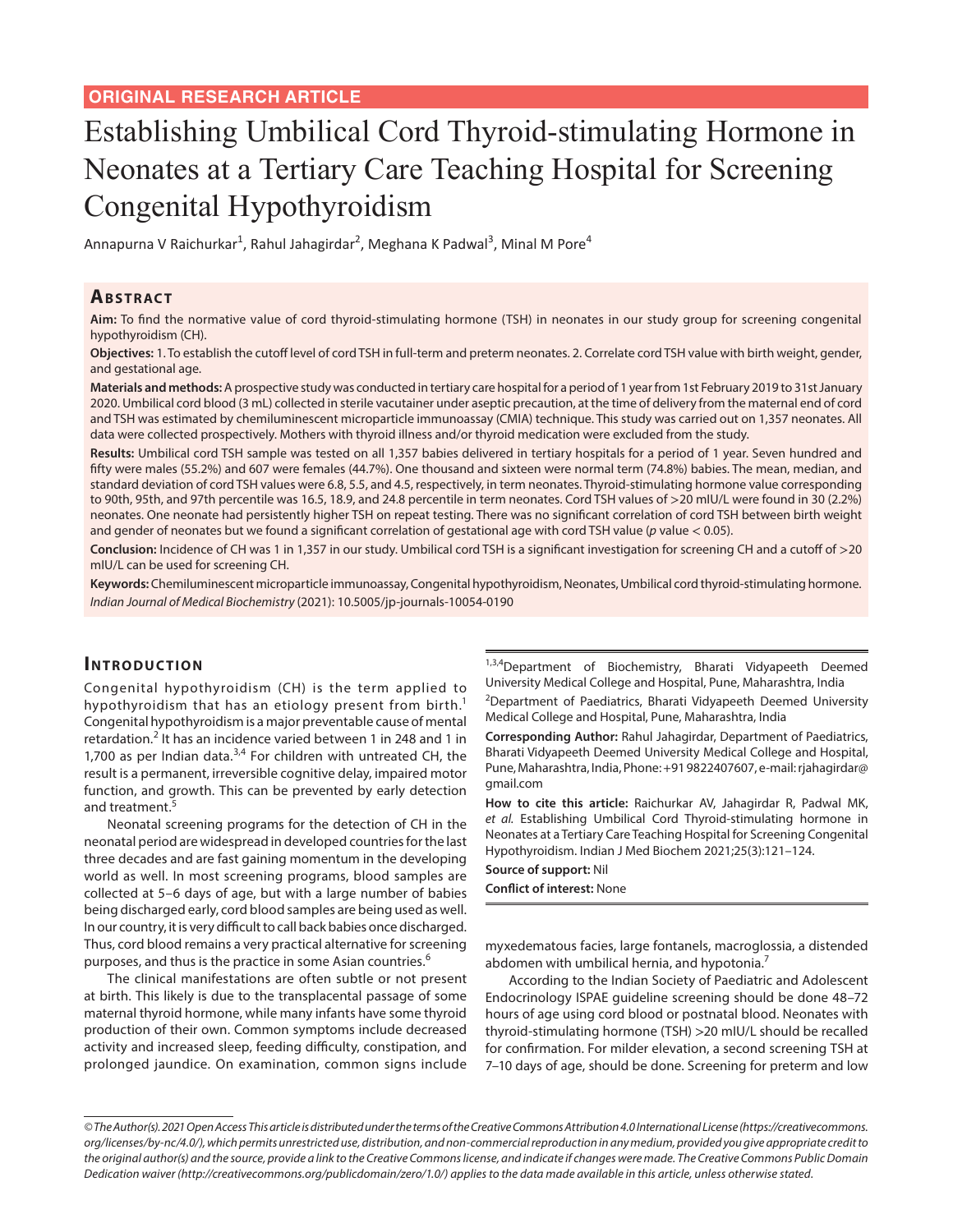birth weight infants at 48–72 hours, and sick babies at 7 days of age should be done.<sup>8</sup>

The diagnosis should be confirmed by finding an elevated serum TSH and low T4 or free T4 level. Other diagnostic tests, such as thyroid radionuclide uptake and scan, thyroid sonography, or serum thyroglobulin determination may help pinpoint the underlying etiology, although treatment may be started without these tests. Levothyroxine is the treatment of choice; the recommended starting dose is 10-15 μg/kg/day.<sup>8</sup>

With the introduction of CH neonatal screening programs, babies affected with this condition are detected before the clinical manifestations are evident and irreversible. Congenital hypothyroidism screening enables timely replacement with thyroxin and efficiently reduces the risk for cognitive defects.<sup>9</sup>

This study was conducted to establish the cutoff value of umbilical cord TSH in term neonates for screening CH and correlate cord TSH with birthweight, gender, and gestational age at our study settings.

### **MATERIALS AND METHODS**

This was a prospective study conducted in a biochemistry laboratory tertiary care hospital in collaboration with the Dept. of Paediatrics endocrinology, for a period of 1 year from February 2019 to January 2020, after getting approval from the institutional ethical committee (Cert. no. BVDUMC/IEC/33).

The study was based on the findings from umbilical cord blood samples collected from 1,357 babies born to mothers having no systemic (especially thyroid disorders) and obstetric complications. The mother's gestational age, mode of delivery along with obstetrical history, and history of past illness were properly noted. Babies' birth weight and gender were recorded. Babies born to mothers having hypothyroidism were excluded from study.

Written informed consent was taken from the mother for obtaining cord blood. Three milliliters of umbilical cord blood were collected from the maternal end of the cord in a plain sterile vacutainer. Serum analysis for TSH was carried out. The parameters were measured by chemiluminescent microparticle immunoassay (CMIA) technique on Abbott Architect *i*1000 SR analyzer.

According to ISPAE (Indian Society for Pediatric and Adolescent Endocrinology) guideline, venous confirmatory TSH >20 mIU/L before age of 2 weeks and >10 mIU/L after age 2 weeks, with low T4 (<10 μg/dL) or FT4 (<1.17 ng/dL) indicate primary CH and treatment initiation.

Data were entered in an excel sheet and analyzed using SPSS 26.0 statistical software. Descriptive statistics in the form of proportions (percentages) and mean  $\pm$  standard deviation were arrived. Chi-square test and Fischer's exact test were used to test the nominal significance. Pearson's correlation was used to determine the correlation between cord TSH with birth weight, gender of neonates, and gestational age of mother and *p* value <0.05 was considered significant.

## **RESULTS**

Neonates of all consecutive deliveries conducted in tertiary care hospital from February 2019 to January 2020 were enrolled in the study after informed consent. Total babies 1,374 delivered in this period of study. Detailed antenatal history, medical history, thyroid status, and demographic details were recorded on a predesigned proforma. Some cases were excluded due to incomplete data (7),

babies of a mother with a thyroid disorder (10) thus further analysis was carried out on 1,357 neonates.

Neonatal gender: 55% were males (747) and 45% were females (610) with M:F ratio of 1.2:1. Independent *t*-test (Mann–Whitney) revealed that there was no significant difference in gestational age, birthweight, or cord TSH levels between genders.

The mean, median, and standard deviation for the term cohort were 6.8, 5.5, and 4.5, respectively. Cord TSH value ranged between 0.25 and 100 mIU/L. Mean cord TSH value in term neonates corresponding to 90th, 95th, and 97th percentile was 16.5, 18.9, and 24.8, respectively. Table 1 predicts the entire cohort TSH value. Table 2 describes the distribution of cases as per gender, gestation period, and birth weight as per the cutoff value of TSH.

A cutoff of 20 mIU/L was used to consider cord blood TSH levels as low  $(<$ 20) or high  $(>$ 20). Majority of the neonates that is 97.7% (1,327) had cord blood TSH levels of <20 mIU/L and 2.2% (30) of neonates had high cord blood TSH levels (>20 mIU/L) (Table 2). The gestational age of the neonates ranged from 24 to 42 weeks. The majority of the neonates 1,016 (74.8%) were born at term >37 weeks, while a few neonates 341 (25.1%) were preterm, i.e., born before 37 weeks.

Table 3 reveals that there was a significant difference (*p*< 0.05) in cord blood TSH value between gestational period premature and normal term babies. Cord TSH was high in 37–42 weeks of gestational age.

Independent sample *t*-test (Mann–Whitney) revealed that there was no significant difference in cord blood TSH value between low birth weight (<2.5 kg) and normal birth weight babies (>2.5 kg) (Table 4).

Out of 1,357 cases, 30 neonates had TSH >20 mIU/L. One baby turned out to be hypothyroid on repeat testing has persistently high TSH value (59.2 mIU/L) and treatment started with L-thyroxine.

## **Dis c u s sio n**

Congenital hypothyroidism is one of the major causes of mental retardation in our developing country. It remains a major burden in society. Due to the huge population, it is very difficult to call back neonates for screening on 3–4 days of delivery. So, cord blood TSH investigation remains an effective tool for screening CH due to its easy availability and accessibility. Studies across the world have shown that cord blood remains an effective tool for screening.

In the present study, cord blood was available for 1,357 infants. Among them, term babies were 1,016, preterm were 341, and the majority were falling in normal birth weight (66 %) and low birth weight babies were 34%. Of total infants, 2.21% (30) infants had cord blood TSH >20 mIU/L and remaining 97.79% (1,327) had cord blood TSH levels of <20 mIU/L. One baby turned out to be CH with repeated TSH 59.2 mIU/L and 29 were negative for CH with repeat TSH <10 μIU/L.

The incidence of CH estimated as 1 in 1,357 newborns which is matching with other Indian data varied as between 1 in 248 and 1 in 1,700<sup>3,4</sup> and probably geographic, ethnic (genetic) backgrounds are responsible to access incidence.

Normal cord TSH values show a wide range of 0.25–100 mIU/L and we had used a cutoff of 20 mIU/L which is a widely used cutoff for cord-blood screening programs worldwide. Had we used a cutoff of 30 mIU/L our recall rate would have fallen to 2.5%, and on further increasing the cutoff values to 40 mIU/L the recall rate has fallen to 0.3% which was comparable to Ravi Bhatia study 3 and 2%, respectively.<sup>10</sup>

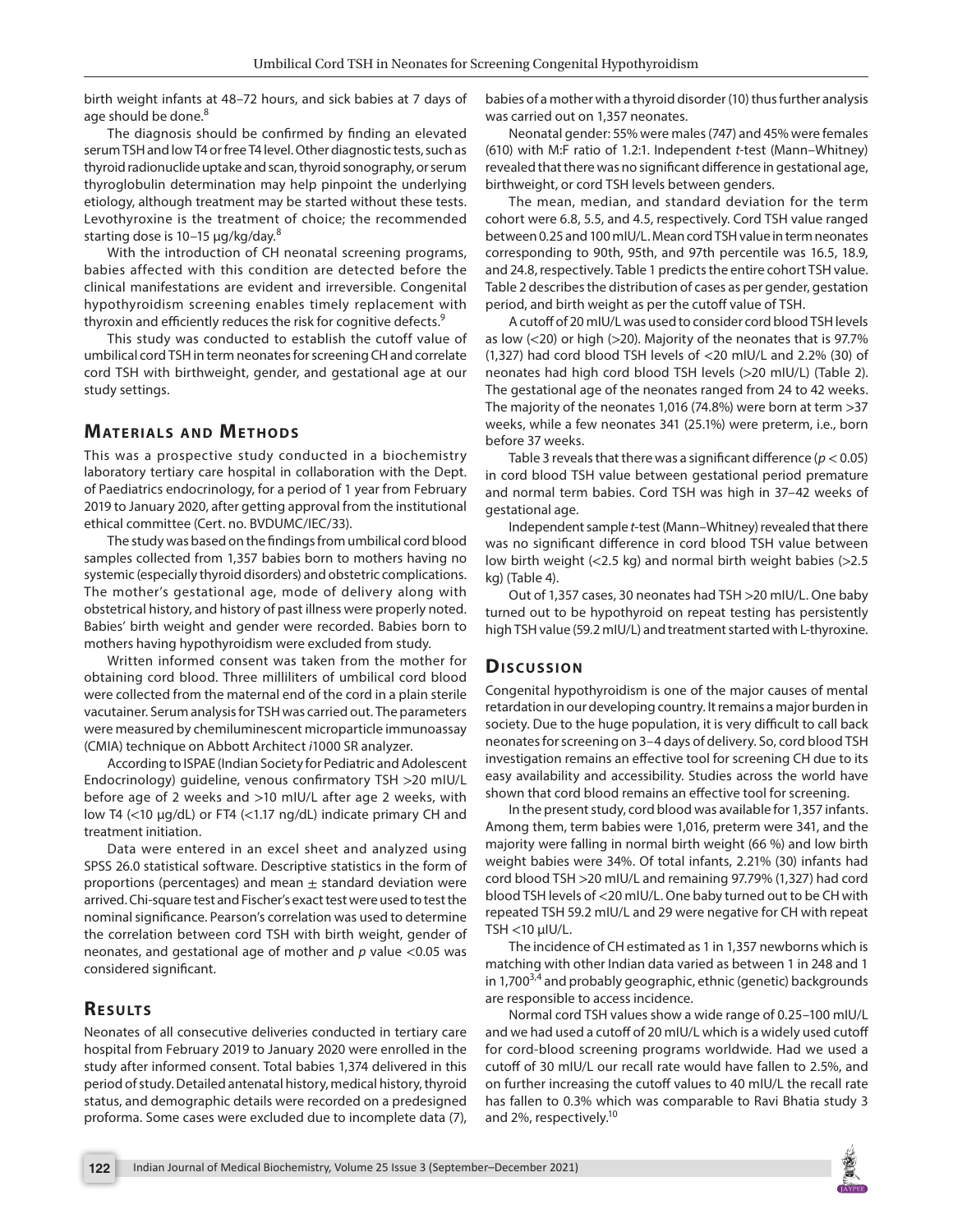#### **Table 1:** Entire cohort TSH value

|                    | Cord blood TSH value |        |                |             |                  |        |        |
|--------------------|----------------------|--------|----------------|-------------|------------------|--------|--------|
|                    | Gender wise          |        | Gestation wise |             | Birthweight wise |        |        |
|                    | Male                 | Female | $<$ 37 weeks   | 37-42 weeks | <b>LBW</b>       | Normal | Total  |
| n                  | 750                  | 607    | 341            | 1,016       | 462              | 895    | 1,357  |
| Mean               | 6.5                  | 6.734  | 5.836          | 6.862       | 6.333            | 6.745  | 6.605  |
| Std. error of mean | 0.156                | 0.192  | 0.232          | 0.142       | 0.2              | 0.153  | 0.122  |
| Median             | 5.4                  | 5.4    | 4.9            | 5.55        | 5.3              | 5.5    | 5.4    |
| Std. deviation     | 4.282                | 4.726  | 4.291          | 4.523       | 4.308            | 4.571  | 4.486  |
| 95th percentile    | 14.9                 | 17.38  | 11.5           | 16.5        | 14.195           | 16.4   | 15.82  |
| 97th percentile    | 16.959               | 19.546 | 14.82          | 18.91       | 18.068           | 18.554 | 18.432 |
| 99th percentile    | 24.802               | 25.658 | 27.56          | 24.87       | 24.456           | 25.418 | 25.176 |

**Table 2:** Distribution of cases as per gender, gestation period, and birthweight as per the cutoff value of TSH

| <b>TSH</b>                      | Total  | Male | Female | <37 weeks       | 37-42 weeks | LBW | Normal weight |
|---------------------------------|--------|------|--------|-----------------|-------------|-----|---------------|
| Normal $(<$ 20<br>$\mu$ IU/L)   | 327, ا | 737  | 590    | 334             | 993         | 452 | 875           |
| Increased $(>20$<br>$\mu$ IU/L) | 30     |      |        |                 | 23          | 10  | 20            |
| Total                           | 1.357  | 750  | 607    | 34 <sup>°</sup> | .016        | 462 | 895           |

#### **Table 3:** Effect of gestational age on cord blood TSH values

|                         | Group       | Ν               | Mean  | SD    | SE    | p value |
|-------------------------|-------------|-----------------|-------|-------|-------|---------|
| Cord blood TSH<br>value | <37 weeks   | 34 <sup>1</sup> | 5.836 | 4.291 | 0.232 | 0.0003  |
|                         | 37-42 weeks | 016. ا          | 6.862 | 4.523 | 0.142 |         |

**Table 4:** Effect of birth weight on cord blood TSH values

|                      | Group  | N   | Mean  | שכ            | ᅩ     |
|----------------------|--------|-----|-------|---------------|-------|
| Cord blood TSH value | LBW    | 462 | 6.333 | 4.308         | v.z   |
|                      | Normal | 895 | 6.745 | $- -$<br>4.5/ | 0.153 |
|                      |        |     |       |               |       |

Both the low CH incidence found, and the high proportion of severely hypothyroid babies identified led to the hypothesis that 20 mIU/L TSH could be a relatively high cutoff for the detection of babies with moderate hypothyroidism. Our figures have shown a comparable trend with the normative data for cord blood values as reported by various workers across the globe.

Our study indicates a possible limitation of using cord-blood (collected at birth) with respect to using heel-blood (collected after 24 hours) while attempting to increase the detection of moderate and mild cases of CH since heel-blood based programs truly achieved such goal by lowering cutoffs from 20 to 10–12 mU/L TSH.<sup>11–13</sup> Nowadays, Hell prick test is commonly used for screening CH. According to González-Irazabal et al., cord testing was superior to heel-stick testing as the recall rate was lower.<sup>14</sup> Our study also prefers cord TSH testing as an early discharge of neonates is the practice.

There is a slight preponderance of male babies (55.04%) than females (44.95%) in our study. There is no correlation of cord TSH with gender. It is comparable with Zion et al.'s study.<sup>15</sup>

We thought of comparing birth weight with cord TSH value in full-term and preterm babies as transient hypothyroidism is prevalent in VLBW (<1.5 kg) babies mainly due to immaturity of the hypothalamic-pituitary-thyroid axis and some affected babies are considered to need treatment. In our study, majority of newborns were having normal weight, i.e., between 2.5 and 2.99 kg. Cord TSH was high in normal birth weight infants than in low birth weight. Olney et al. who reported a high risk in birth weight <2,000 or  $>4,500$  g.<sup>16</sup>

The gestational age of the neonates ranged from 24 to 42 weeks. The majority of the neonates (74.8%) were born at term >37 weeks, while a few neonates (25.1%) were preterm, i.e., born before 37 weeks. There was a significant difference (*p*< 0.05) in cord blood TSH value between gestational period premature and normal term babies. Cord TSH was high in 37–42 weeks of gestational age.

The prevalence of cord TSH value >6.7 mIU/L was 3.5% in term neonates and 2.7% preterm. It was statistically significant (*p* < 0.003). In a study conducted by Lakshminarayana et al., the prevalence rate CB TSH >6.1 μIU/mL was more in neonates belonging to term (4.77%) and preterm (4.24%) neonates, it was statistically significant ( $p < 0.01$ ).<sup>17</sup>

Mean cord TSH values corresponding to 95th, 97th, and 99th percentile were 15.8, 18.4, and 25.1, respectively, which was comparable with studies, Rajkumar Arbind Singh et al. found 95th, 97th, and 99th percentile were 20.055, 21.858, and 29.943